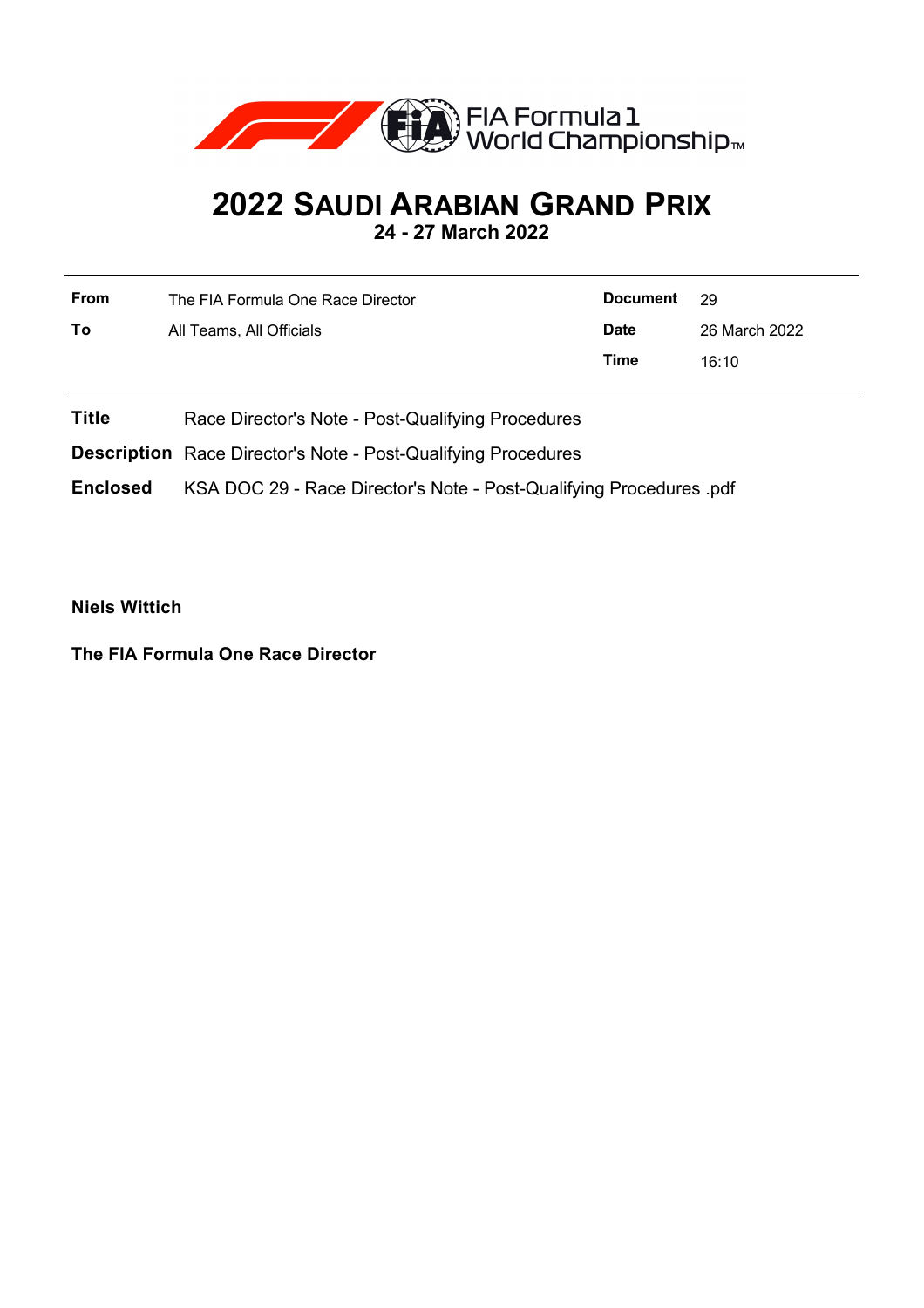

## **2022 SAUDI ARABIAN GRAND PRIX**

**24 – 27 March 2022**

| From | The FIA Formula One Race Director | <b>Document</b>     | 29                     |
|------|-----------------------------------|---------------------|------------------------|
| То   | All Teams, All Officials          | <b>Date</b><br>Time | 26 March 2022<br>16:10 |

## **NOTE TO TEAMS: POST QUALIFYING PROCEDURE**

The Post-Qualifying interview procedure requires the top three (3) drivers to be interviewed on the Grid once they have got out of their cars.

Should either of your drivers be among the top three (3) at the end of qualifying we would like to ask for your co-operation in following the procedure below:

- If they take the chequered flag at the end of Q3, the fastest three (3) drivers should stay on the track and proceed directly to the Grid, where the 1, 2, 3 boards which will be located in the vicinity of Grid Position 23.
- Other than the team mechanics (with cooling fans if necessary), officials and FIA pre-approved television crews and FIA approved photographers, no one else will be allowed in this designated area at this time (no driver physios nor team PR personnel). At the sole discretion of the FIA Media Delegate, the team-embedded photographer of the pole position driver may also be permitted in the designated area at this time.
- Once out of their cars, the top three (3) Drivers will be weighed in the designated area by the FIA. Each Driver must remain fully attired until after they have been weighed (e.g: Helmet, Gloves, etc).
- After the Drivers have been weighed, the Post-Qualifying interviews will take place in this designated area. The interviewer will be selected by the Commercial Rights Holder.
- If one (1) of the top three (3) drivers is already in the Pit Lane at the end of the session, the team should ensure that they go directly to the designated area once the other drivers have arrived there.
- At the end of the live interviews the drivers will be led to the backdrop in front of the FIA Garages for the Top 3 and Pirelli Pole Position Award photo opportunities.
- The top three (3) drivers will then be escorted by the FIA Media Delegate to the FIA Press Conference located on Media Island via golf buggy.
- At the end of the FIA Press Conference, the top three (3) drivers will be taken via golf buggy to the TV pen, located at the pit entry end of the paddock and they may be accompanied by their press officers, who should wait to collect their drivers at the back of the press conference room.
- Drivers eliminated in Q1 and Q2, drivers classified from 4th to 10th in Q3 and drivers who did not participate to Q1 but are eligible to race must also attend the TV pen interview session after they have been weighed by the FIA at the end of the last part of qualifying in which they participated.
- Any Driver classified from 4<sup>th</sup> and beyond who does not have a session for the written media organised after Qualifying must be available for interviews at the written media zone adjacent to the TV pen once their TV interviews have concluded.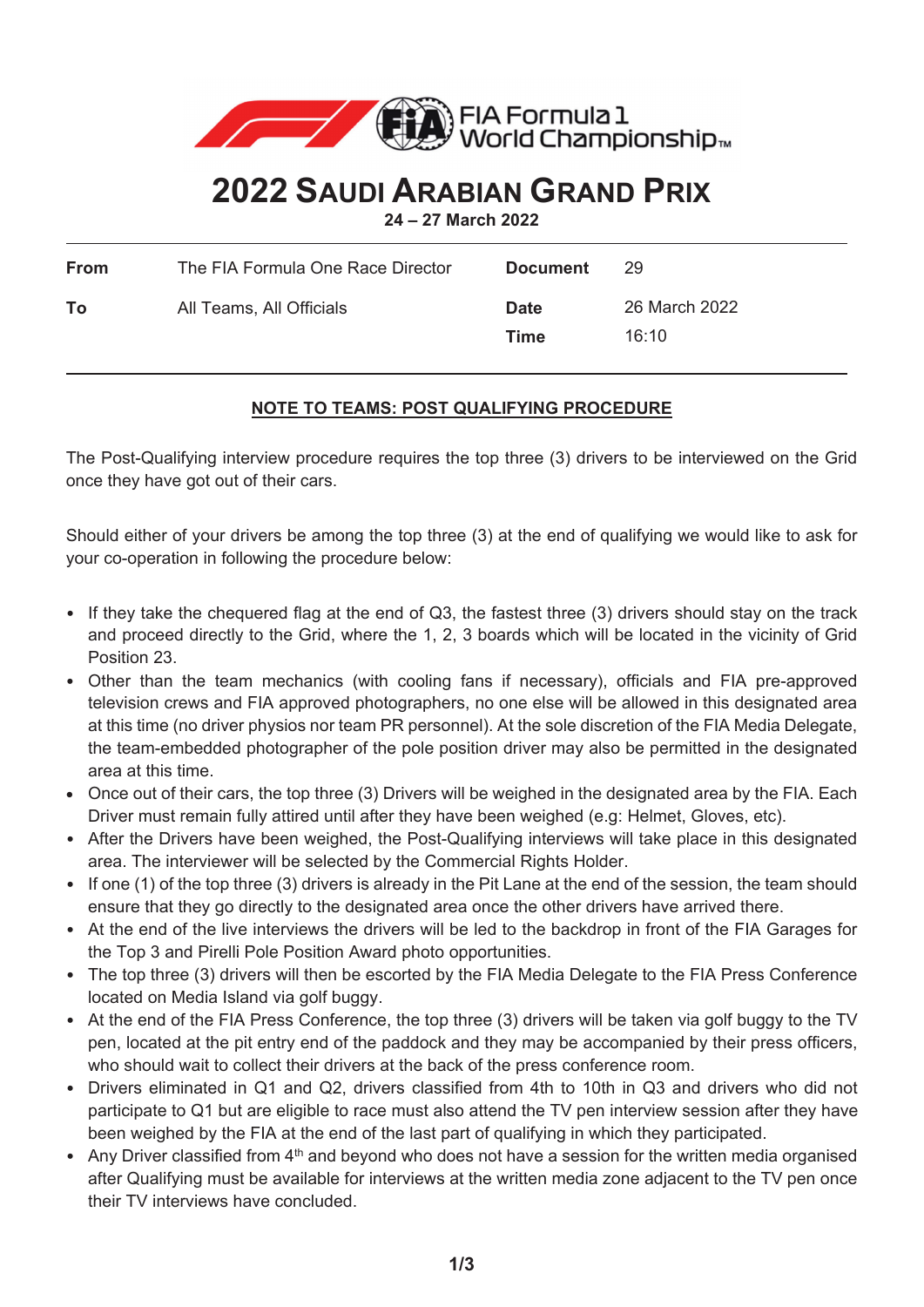Please see the attached Qualifying - Parc Fermé Diagram.

**Niels Wittich** 

**The FIA Formula One Race Director**